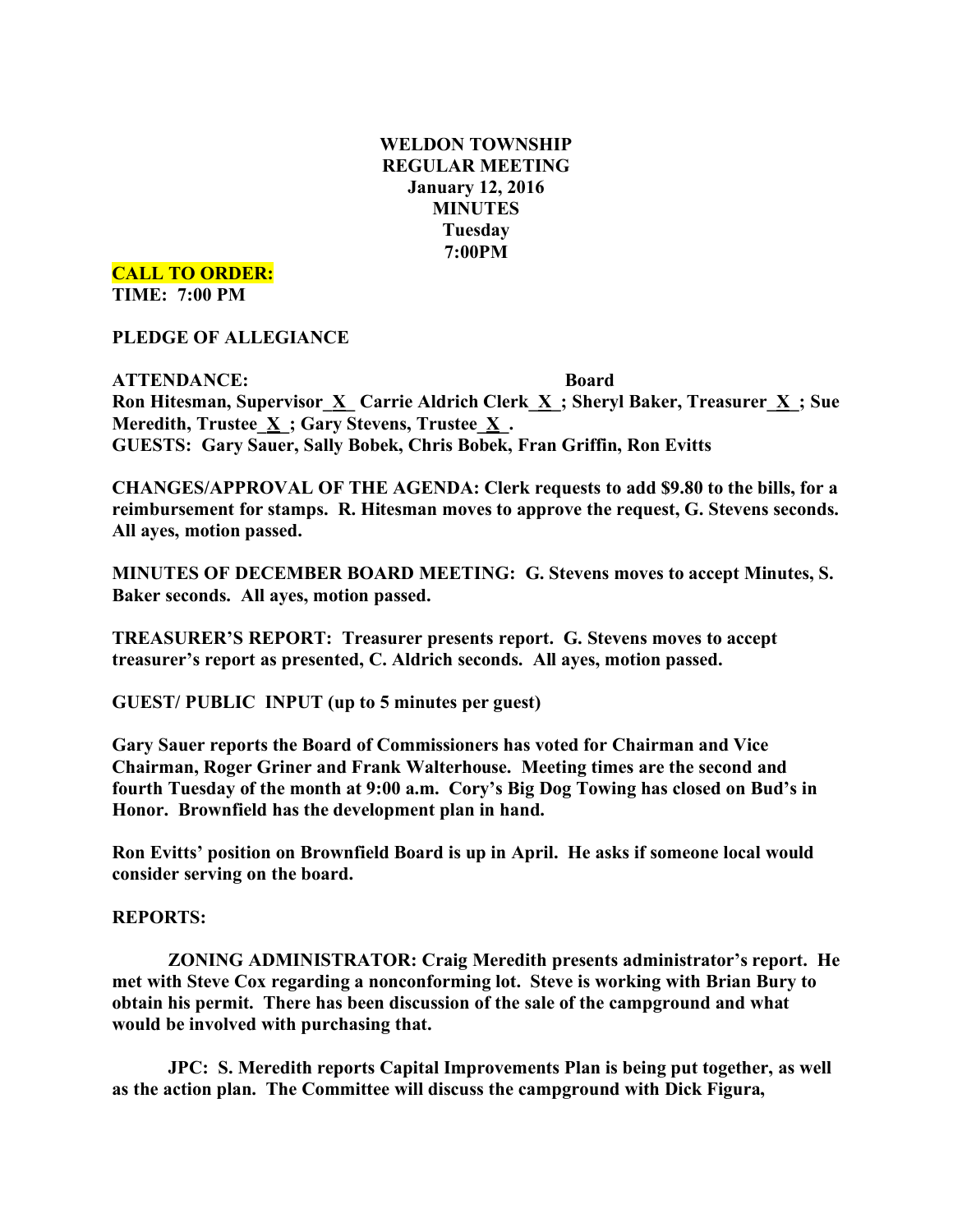**regarding obtaining a special use permit. Regarding the retail area at the Crystal Mountain Inn project, in the PUD plan, there will be a specialty store selling meats, wines, breads, etc.**

**BUDGET: C. Aldrich presents the budget report. Clerk has met with Amanda Ferwerda, of Baird, Cotter and Bishop, P.C., regarding overages. Amanda suggests the** board either make a resolution at the end of the fiscal year to correct the budget or make a **resolution to amend the budget each time there is an overage.**

**INVESTMENT REPORT: S. Meredith has met with President of Honor Bank, who has offered .50 interest rate for 18 months, for \$100,000 to \$150,000.**

# **SUPERVISOR COMMENTS:**

**R. Hitesman has met with two security companies and received quotes, from EPS in Traverse City and EDT, a national company. Both quotes are presented and discussed. Board asks that R. Hitesman meet again with companies regarding camera coverage for side door entrance. R. Hitesman will also contact Fortress Security, a local company.**

**Benzie County Veterans Affairs Committee is working on a Veterans Park behind Case & Watson's in Benzonia. They are selling different items in the park, which Weldon could have name placement on if they purchased one. Discussion.**

**R. Hitesman met with a member of Bauckham & Sparks, and asked them to send him a sample of a citation book. They sent an entire citation book and a bill of \$22.52. Discussion.**

## **CLERK COMMENTS:**

**C. Aldrich, Rob Aldrich and Dave Kane met and transferred weldontwp.org website to Weldon Township's control. D. Kane is currently the administrator. Website Host contract suggested by Dave Kane presented. Discussion. C. Aldrich will check with township insurance company regarding Permissions and Releases clause.**

**Clerk has discussed Social Security question with Cindy Davis at MTA. Township needs to change pension amount to reflect work done by liquor inspector and board member's work with JPC, as social security should not be taken out of those paychecks, as well.**

**Clerk discusses Department of Treasury letter regarding 945 yearly filing for 2011, 2014. Clerk will respond to Department of Treasury regarding those years.**

**MTA offers two webinars for Cemetery Management, \$95 total cost. The clerk and Sally Bobek would like to take those webinars together, to gather information about cemetery management. Discussion. S. Baker moves to allow clerk to purchase the two webinars for \$95, R. Hitesman seconds. All ayes, motion passed.**

**Clerk informs board the forms for reelection are available in her office.**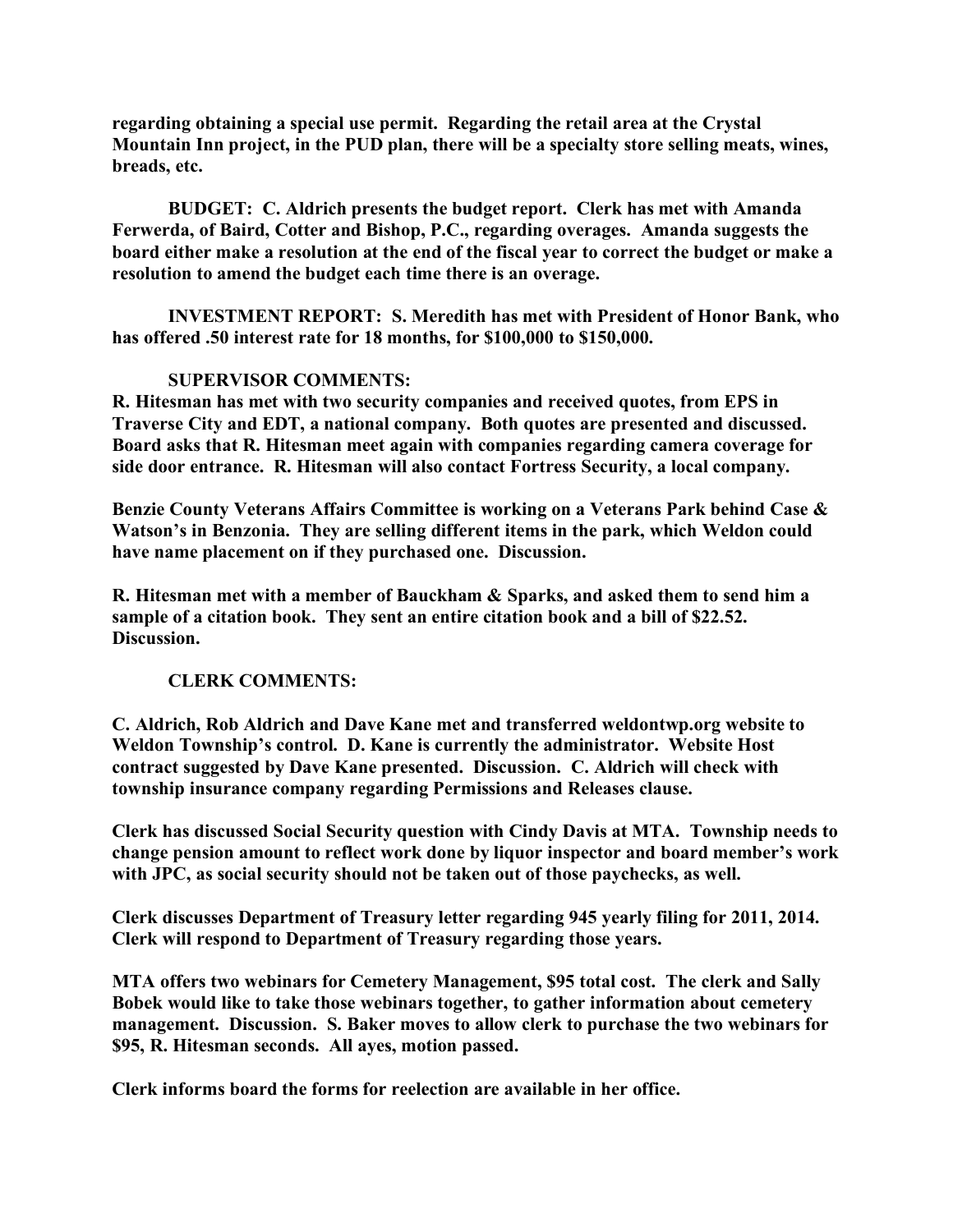### **UNFINISHED BUSINESS:**

**Discussion of list of suggestions for Capital Improvement Plan to be presented to the Joint Planning Commission.**

#### **NEW BUSINESS:**

**C. Meredith reports Craig Johnson from EMS announced at Village meeting that February 11th at Village Hall there will be a community CPR class free of charge. It will take approx. 3 ½ hours and will be from 6:00 to 9:00 p.m.**

**C. Meredith suggests the Township check with American Waste regarding Weldon Cleanup Day. Don Suchocki has resigned, and American Waste has not been open the last few weeks.**

### **CURRENT BILLS:**

**G. Stevens moves to pay the bills, R. Hitesman seconds. All ayes, motion passed. G. Stevens questions per diem to R. Hitesman. Clerk will check with MTA to clear up per diem question.**

| <b>Township Board</b>                     | \$2605.69  |
|-------------------------------------------|------------|
| <b>Carol Merrill</b>                      | 1120.00    |
| <b>Craig Meredith, Snowplowing</b>        | 30.00      |
| <b>AcenTek</b>                            | 131.46     |
| <b>AFLAC November 2015</b>                | 286.05     |
| <b>AFLAC December 2015</b>                | 286.05     |
| <b>Bauckham, Sparks</b>                   | 22.52      |
| <b>VISA</b>                               | 384.55     |
| Julie Lonn – Cleaning                     | 12.50      |
| <b>Blarney Castle</b>                     | 276.21     |
| <b>United States Treasury, FUTA</b>       | 2.76       |
| <b>United States Treasury, Form 941</b>   | 1912.65    |
| <b>Michigan Department of Treasury</b>    | 487.25     |
| Chris Bobek, per diem and mileage         | 233.83     |
| Ron Hitesman, per diem Ordinance Seminar  | 45.00      |
| <b>Accident Fund</b>                      | 879.00     |
| Baird, Cotter & Bishop, P.C.              | 285.00     |
| <b>Sheryl Baker, stamps reimbursement</b> | 9.80       |
| <b>TOTAL</b>                              | \$9,010.32 |

#### **CORRESPONDENCE:**